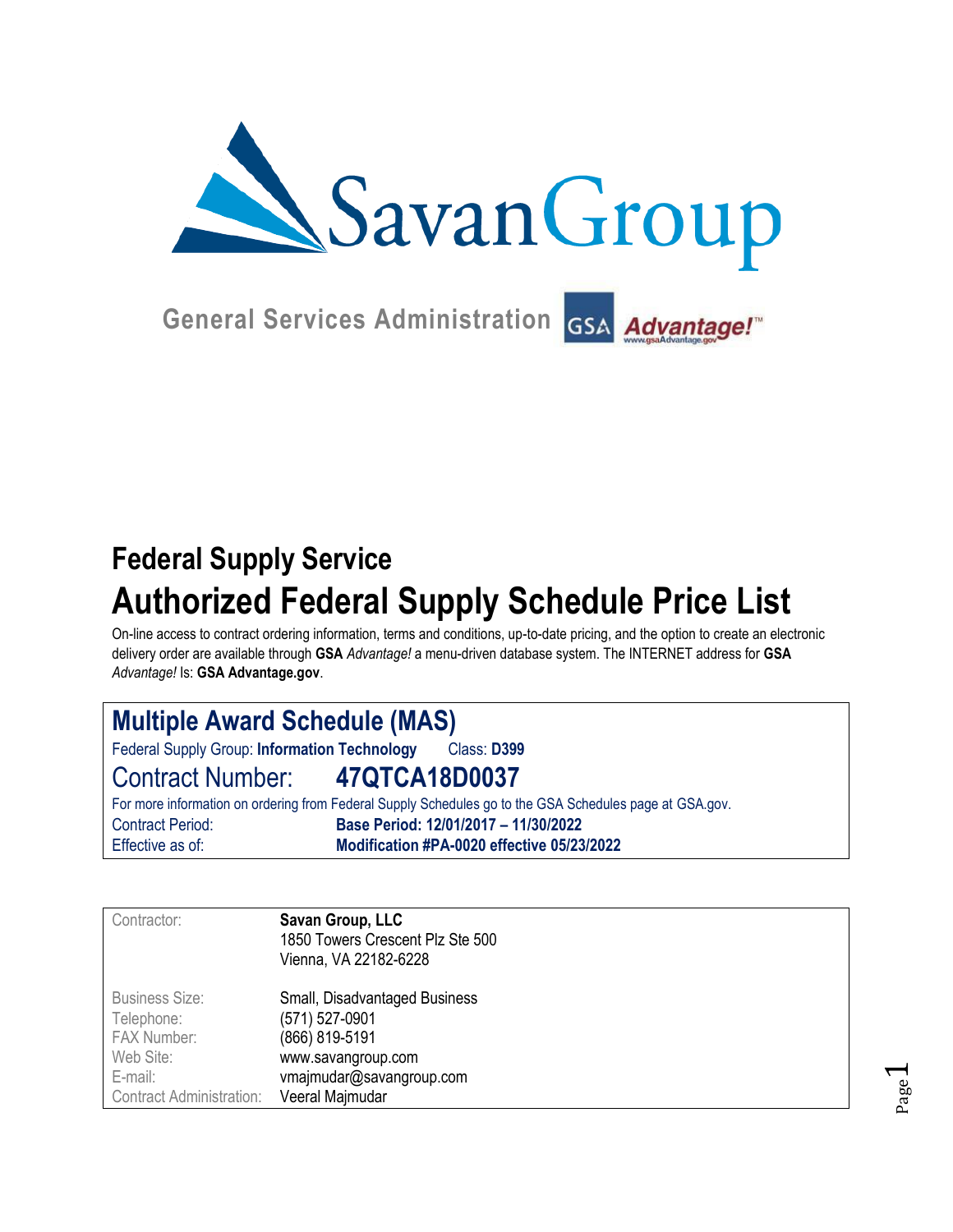

# **Table of Contents**

- 1. Savan Group Corporate Overview 3<br>2. Customer Information 4 2. Customer [Information](#page-2-0) 4<br>3. Ordering 7 **Ordering** i. Appendix A: Price List 68
- ii. Appendix B: Description of Labor Categories 9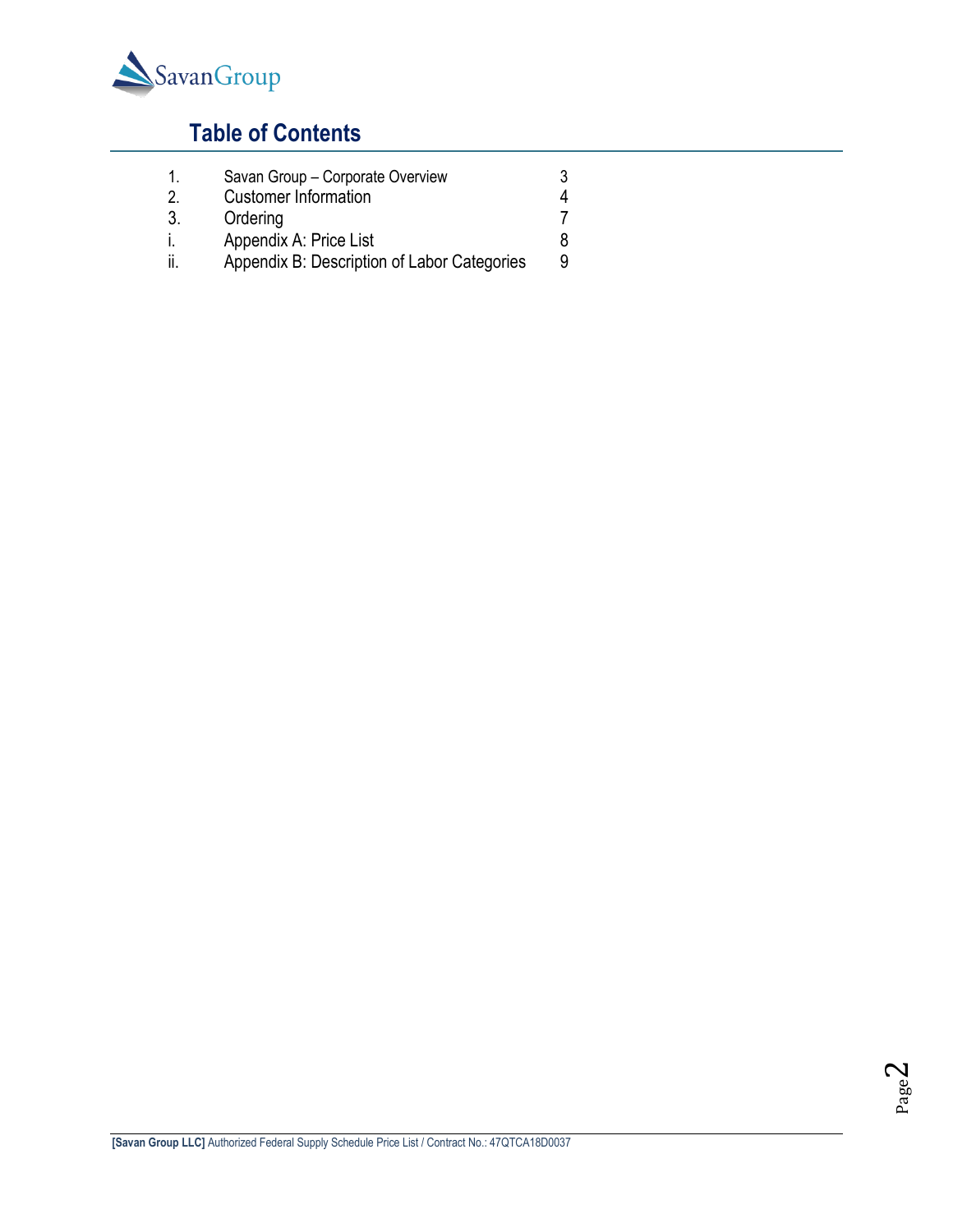

### <span id="page-2-0"></span>**1. Savan Group – Corporate Overview**

Savan Group, LLC is a data and information management-focused firm that is a trusted partner to public sector clients, helping them solve their most critical management and operational challenges with sustainable success that is uniquely tailored to their environment. Savan Group specializes in information management, data science, data & cyber security, and mission support services. Savan Group is headquartered in Tysons, Virginia and holds several prime contract vehicles focused on Information Technology, Professional & Support Services, and Records Management Solutions.

#### **Service Lines**

#### **Information Management**

Information is the lifeblood of any organization. Savan Group's Information Management service line combines a full understanding of the information management lifecycle with proven techniques for identifying and understanding how to leverage your information across the organization. Information Governance

- Information Workflow
- Content Management
- eRecords Management
- FOIA & Disclosure

#### **Data Science**

Move faster. Achieve more. Savan Group's Data Science service line provides a process-oriented approach to leveraging data as a strategic asset. We bring proven practices to ensure data timelessness, accuracy, and value to take your organization to the next level Data Management & Strategy

- Data Analytics
- Artificial Intelligence & Natural Language Processing
- Data Extraction
- Data Visualization

#### **Cyber and Data Security**

You're only as strong as your most vulnerable data. Savan Group's Cybersecurity service line focuses on ensuring the integrity, confidentiality, and availability of your information. Considering our global reliance on technology, we apply risk mitigation best practices and a full knowledge of data-protection regulations to ensure the security and health of your sensitive information.:

- Privacy
- Data Loss Prevention
- Controlled Unclassified Information

#### **Mission Support**

Seeing the big picture isn't easy. We can help. Savan Group's Mission Support service line combines a holistic understanding of the mission with a strategic approach to enable change and address challenges in all levels of an organization.

- Project Management Office (PMO)
- IT Health
- Change Management & Strategic Communications
- CXO Advisory
- Policy & Technical Regulatory Analysis

#### **For more information, please contact Veeral Majmudar, President and CEO, at (703) 672-0010 or vmajmudar@savangroup.com.**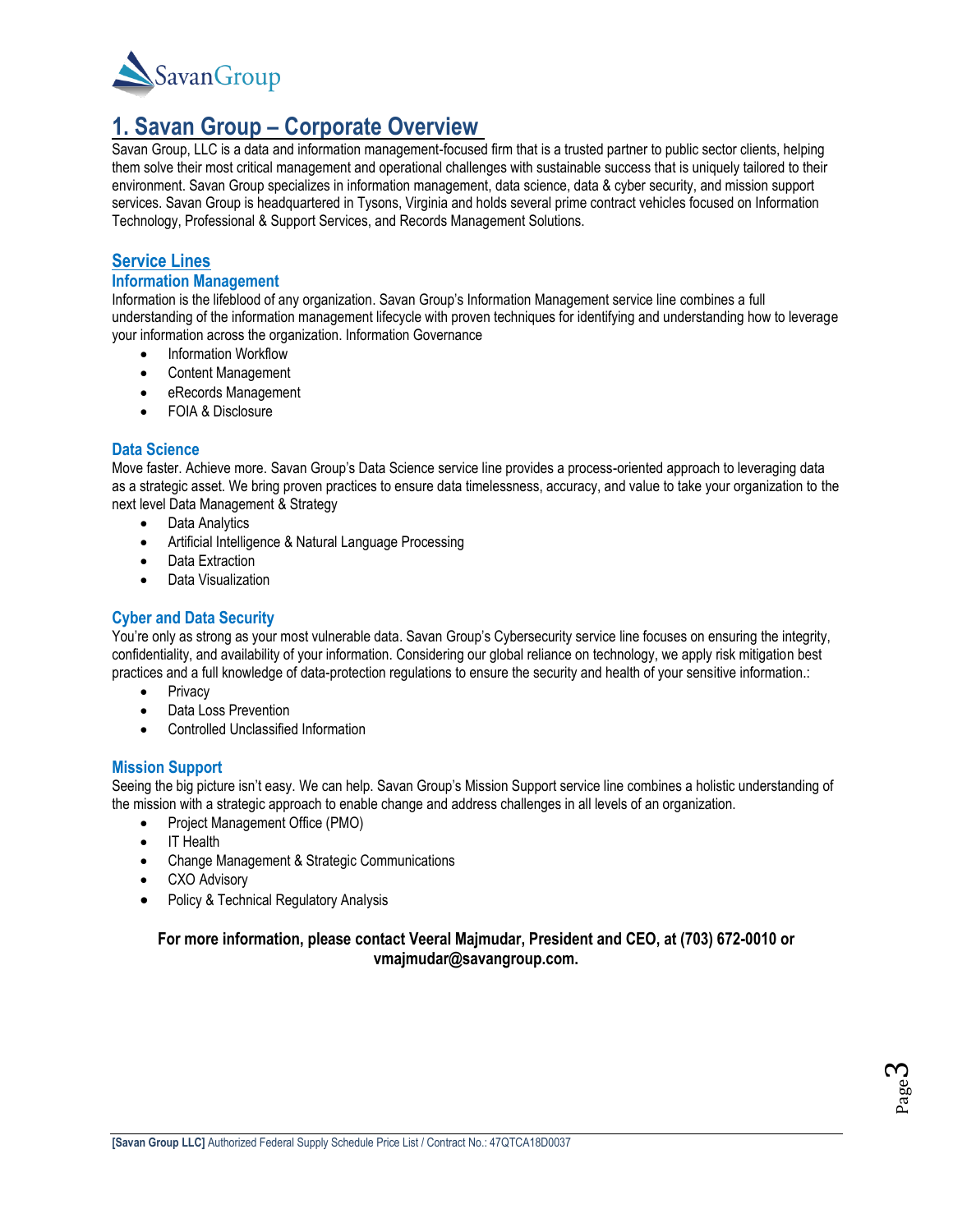

# **2. Customer Information**

**1a. Table of Awarded Special Item Number(s):** with appropriate cross-reference to item descriptions and awarded price(s):

| <b>SIN Category</b>    | <b>SIN Description</b>                                         |
|------------------------|----------------------------------------------------------------|
| 54151S / 54151SRC      | Information Technology Professional Services                   |
| 54151S / 54151SRCSTLOC | Information Technology Professional Services - State and Local |
| OLM / OLMRC            | <b>Order Level Materials</b>                                   |
| OLM / OLMRC            | Order Level Materials - State and Local                        |

#### **1b. Price List:** *Please see Appendix A for Price List*

Identification of the lowest priced model number and lowest unit price for that model for each special item number awarded in the contract. This price is the Government price based on a unit of one, exclusive of any quantity/dollar volume, prompt payment, or any other concession affecting price. Those contracts that have unit prices based on the geographic location of the customer, should show the range of the lowest price, and cite the areas to which the prices apply.

| <b>Labor Category</b>        | <b>Description</b>                                                                                                                                                                                                                                                                                                                                                                                                                                                             | <b>GSA Hourly Rate</b> | Area     |
|------------------------------|--------------------------------------------------------------------------------------------------------------------------------------------------------------------------------------------------------------------------------------------------------------------------------------------------------------------------------------------------------------------------------------------------------------------------------------------------------------------------------|------------------------|----------|
| New Technology<br>Specialist | Must have three (3) years of computer experience in at least<br>two of the following disciplines: systems analysis, systems<br>programming, application programming, and equipment<br>analysis.                                                                                                                                                                                                                                                                                | \$76.42                | Domestic |
|                              | Specialized Experience: At least one (1) year of experience<br>developing applications using advanced technologies, such as<br>Internet protocols or web-based technology. Technologies<br>include HTML, CGI applications, PERL or Javascript, and<br>Java. Duties: Must be able to translate applications<br>requirements into web-based solutions using available<br>technology. Must be able to apply new and emerging<br>technologies to the software development process. |                        |          |

**1c. Labor Category Descriptions:** *Please see Appendix B for Labor Category Descriptions*

**2. Maximum Order**: \$500,000.00 for SIN 54151S and \$250,000.00 for SIN OLM

**3. Minimum Order**: \$100.00

**4. Geographic Coverage (delivery Area)**: The Geographic Scope of Coverage is Domestic Delivery. This is delivery within the 48 contiguous states, Alaska, Hawaii, Puerto Rico, Washington, DC, and U.S. Territories. Domestic delivery also includes a port or consolidation point, within the aforementioned areas, for orders received from overseas activities.

**5. Point(s) of production (city, county, and State or foreign country)**: 48 contiguous states, Alaska, Hawaii,Puerto Rico, Washington, DC, and U.S. Territories.

Page  $\mathcal{A}$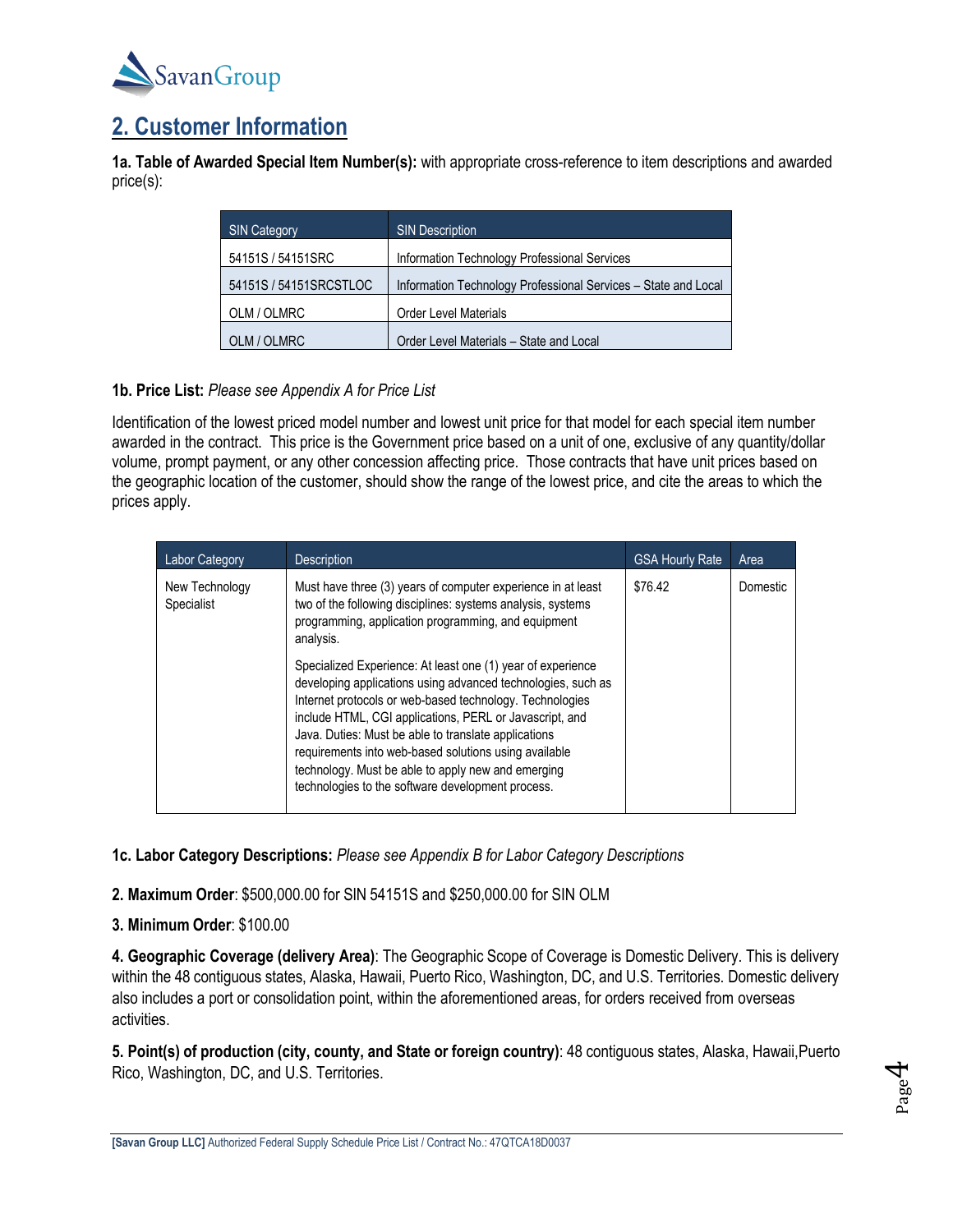

**6. Discount from list prices or statement of net price:** Government Net Prices (discounts already deducted)

**7. Quantity Discount**: .25% for orders of \$300,000.00 or more

#### **8. Prompt Payment Terms**: 0.25% - 10 days, Net 30.

Note: Prompt payment terms must be followed by the statement "Information for Ordering Offices: Prompt payment terms cannot be negotiated out of the contractual agreement in exchange for other concessions."

**9. Foreign items (list items by country of origin):** None

**10a. Time of Delivery:** Specified on the Task Order

**10b. Expedited Delivery:** As negotiated between Savan Group, LLC and the Ordering Activity

**10c. Overnight and 2-day delivery:** As negotiated between Savan Group, LLC and the Ordering Activity

**10d. Urgent requirements:** When the Federal Supply Schedule contract delivery period does not meet the bona fide urgent delivery requirements of an ordering activity, ordering activities are encouraged, if time permits, to contact the Contractor for the purpose of obtaining accelerated delivery. The Contractor shall reply to the inquiry within 3 workdays after receipt. (Telephonic replies shall be confirmed by the Contractor in writing.) If the Contractor offers an accelerated delivery time acceptable to the ordering activity, any order(s) placed pursuant to the agreed upon accelerated delivery time frame shall be delivered within this shorter delivery time and in accordance with all other terms and conditions of the contract.

**11. F.O.B. Point(s):** Destination

**12a. Ordering Address:** Same as Contractor

**12b. Ordering procedures:** For supplies and services, the ordering procedures, information on Blanket Purchase Agreements (BPA's) are found in Federal Acquisition Regulation (FAR) 8.405-3.

- **13. Payment Address:** Same as company address
- **14. Warranty provision:** Contractor's standard commercial warranty.
- **15. Export Packing Charges, if applicable:** Not applicable.
- **16. Terms and conditions of rental, maintenance, and repair (if applicable):** Not applicable
- **17. Terms and conditions of installation (if applicable):** Not applicable

**18a. Terms and conditions of repair parts indicating date of parts price lists and any discounts from list prices (if applicable):** Not applicable

- **18b. Terms and conditions for any other services (if applicable):** Not applicable
- **19. List of service and distribution points (if applicable):** Not applicable
- **20. List of participating dealers (if applicable):** Not applicable

**21. Preventive maintenance (if applicable):** Not applicable **22a. Special attributes such as environmental attributes (e.g., recycled content, energy efficiency, and/or**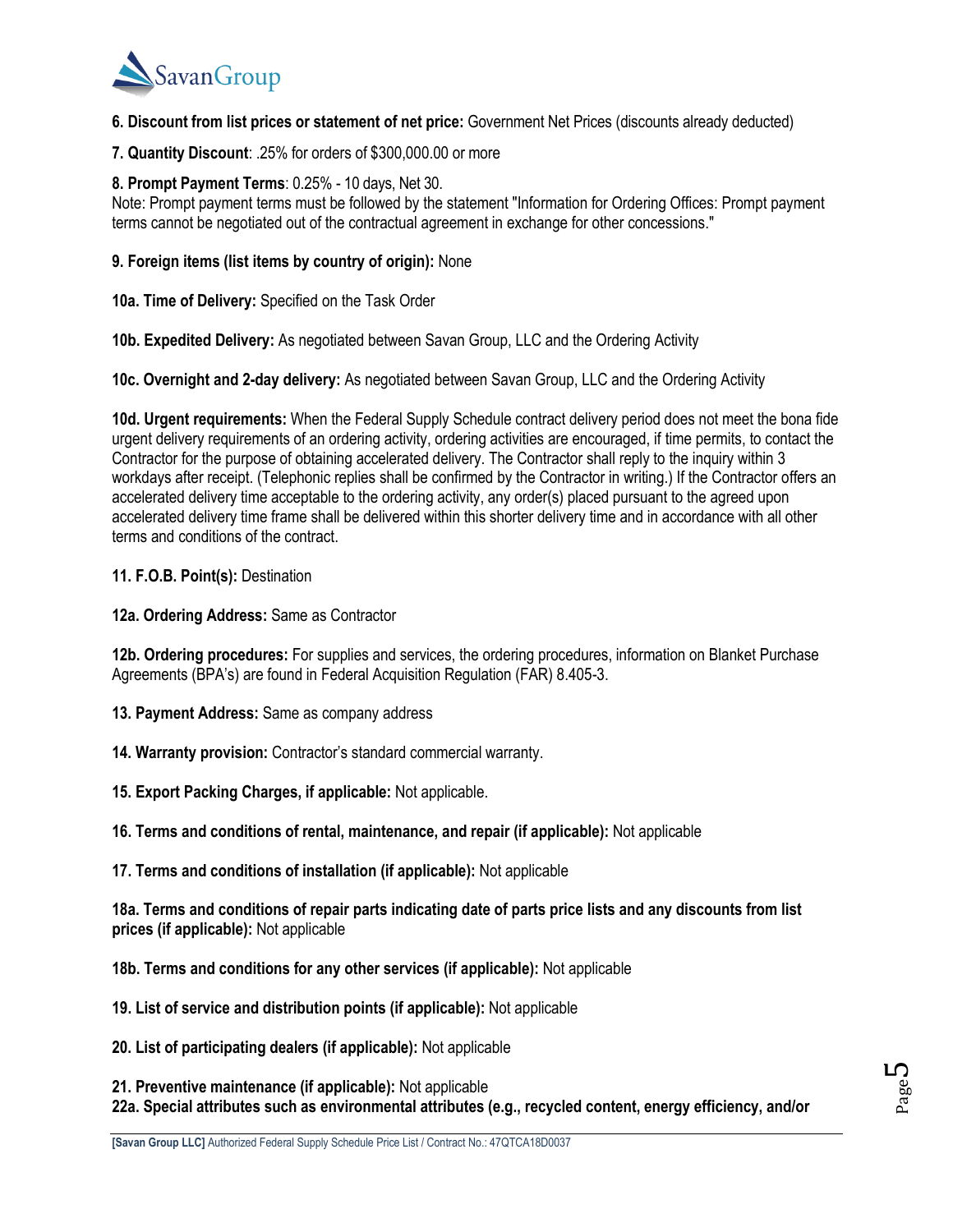

#### **reduced pollutants):** Not applicable

**22b. If applicable, indicate that Section 508 compliance information is available on Electronic and Information Technology (EIT) supplies and services and show where full details can be found (e.g. contactor's website or other location.) The EIT standards can be found at: [www.Section508.gov/:](http://www.section508.gov/)** Not applicable.

- **23. Unique Entity Identifier (UEI) number:** XAKAYATGXCK6
- **24. Notification regarding registration in System for Award Management (SAM) database:** Active

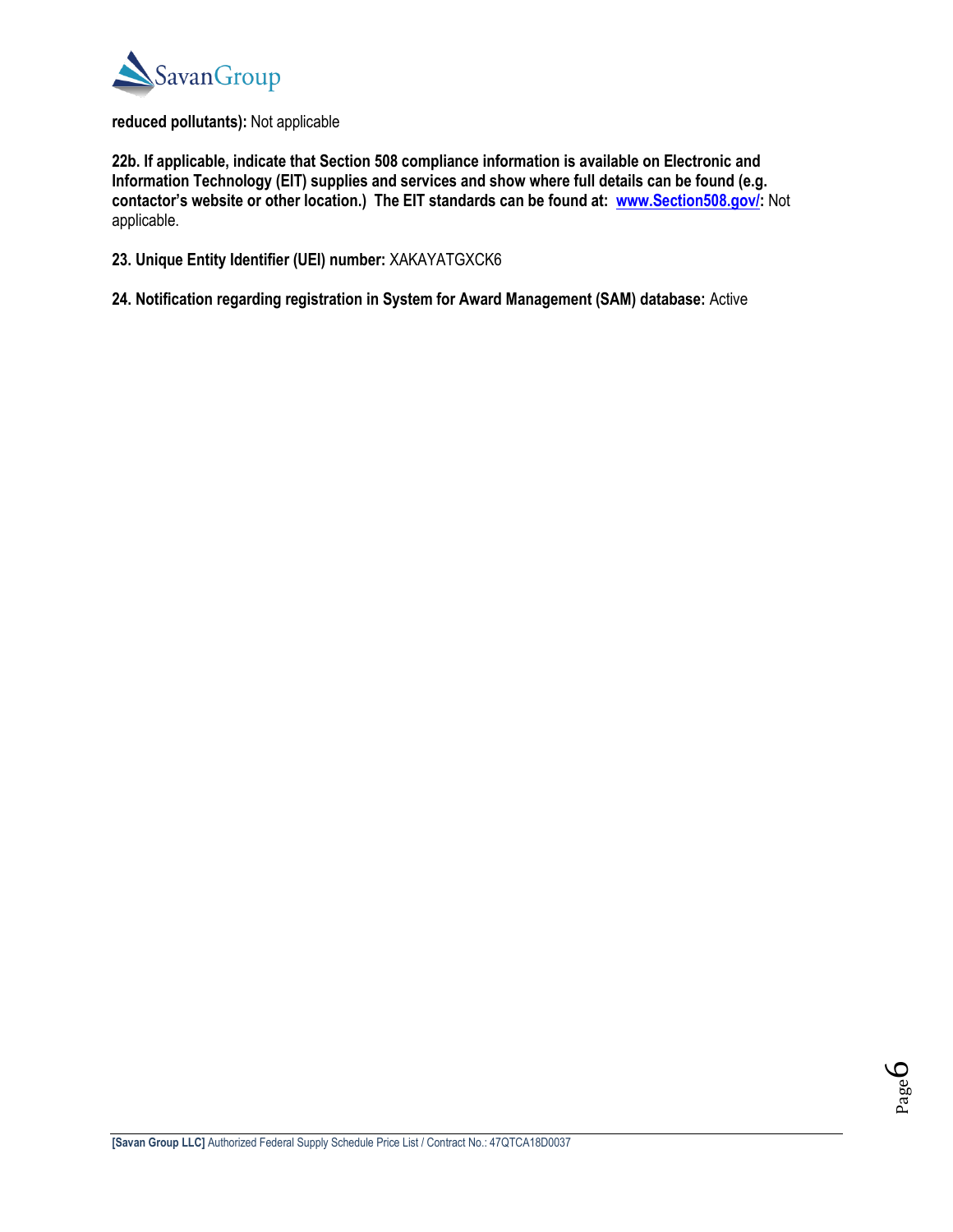

### **3. Ordering**

On-line access to contract ordering information, terms and conditions, up-to-date pricing, and the option to create an electronic delivery order are available through GSA Advantage! a menu-driven database system. For more information on ordering from Federal Supply Schedules, go to the GSA Schedules page on GSA.gov.

The point of contact is Veeral Majmudar, President. If additional information is needed, please contact him at 703.855.6319 or [vmajmudar@savangroup.com.](mailto:vmajmudar@savangroup.com)

**Savan Group, LLC 1850 Towers Crescent Plaza | Suite 500 Tysons, VA 22182 (P) (703) 672-0010 (F) (866) 819-5191 [www.savangroup.com](http://www.savangroup.com/)**

DUNS No.: 788059488 Unique Entity Identifier (UEI) No: XAKAYATGXCK6 Business Size: Small Business Classification: Disadvantaged, Minority Owned MAS Schedule No.: 47QTCA18D0037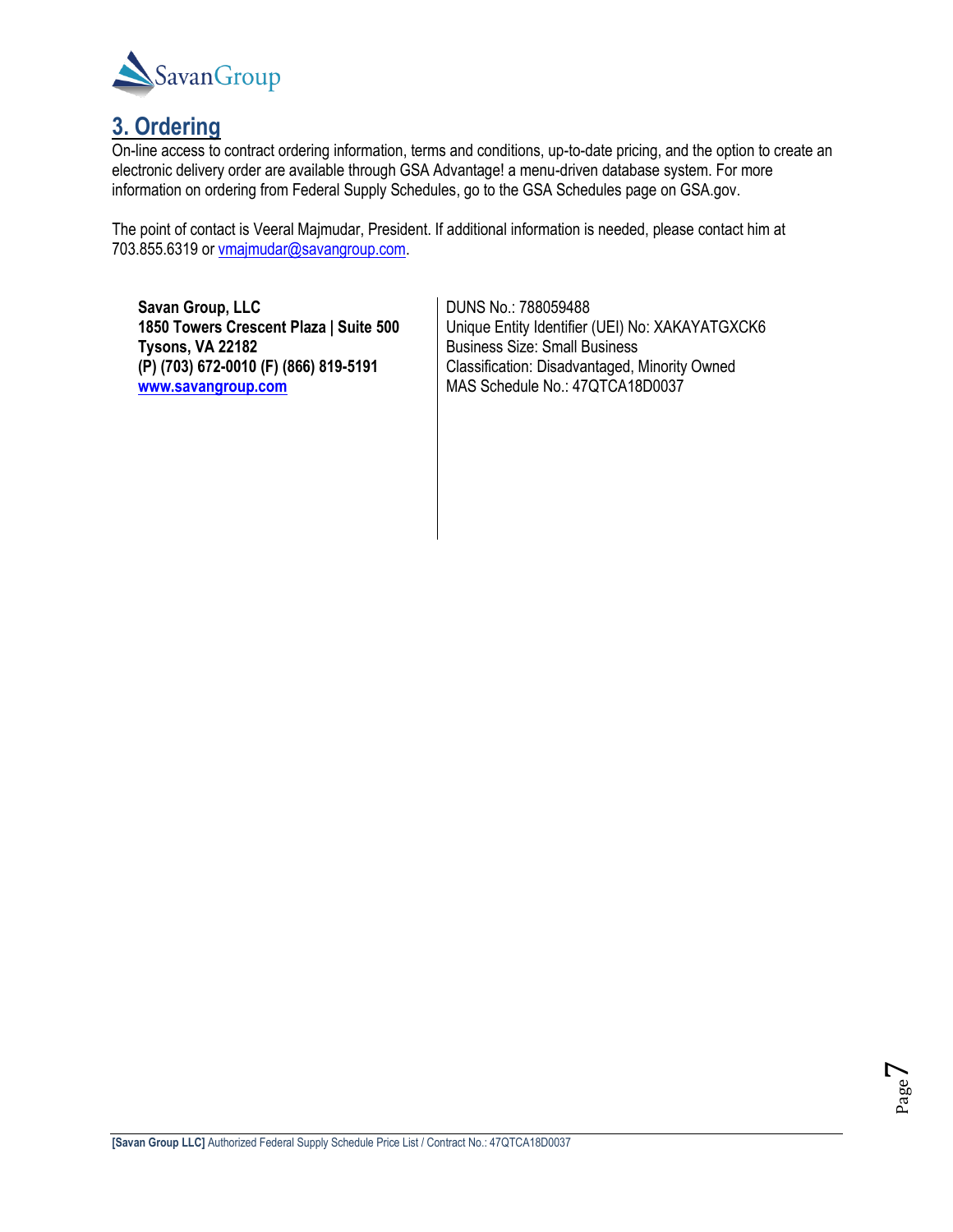

# **i. Appendix A: Price List**

*The rates shown below include the Industrial Funding Fee (IFF) of 0.75%.*

Table 1: Savan Group - Awarded Prices (05/01/2022-11/30/2022)

|                                       | Year <sub>5</sub> |                       |
|---------------------------------------|-------------------|-----------------------|
| <b>Labor Category</b>                 |                   | 05/01/2022-11/30/2022 |
| <b>Communications Analyst</b>         | \$                | 112.43                |
| Database Analyst                      | \$                | 93.00                 |
| Deputy IT Project Manager             | \$                | 124.00                |
| <b>IT Project Manager</b>             | \$                | 134.95                |
| Senior Developer                      | \$                | 127.86                |
| Junior Developer                      | \$                | 81.42                 |
| New Technology Specialist             | \$                | 80.24                 |
| Project Manager                       | \$                | 180.84                |
| Project Director                      | \$                | 153.30                |
| Senior IT Analyst                     | \$                | 82.09                 |
| Senior IT Configuration Manager II    | \$                | 142.77                |
| Subject Matter Expert (SME)           | \$                | 106.08                |
| Writer/Editor                         | \$                | 87.56                 |
| Associate                             | \$                | 162.01                |
| Senior IT Analyst/Senior IT Associate | \$                | 192.00                |
| Analyst II                            | \$                | 126.37                |
| Subject Matter Expert II (SME II)     | \$                | 232.08                |

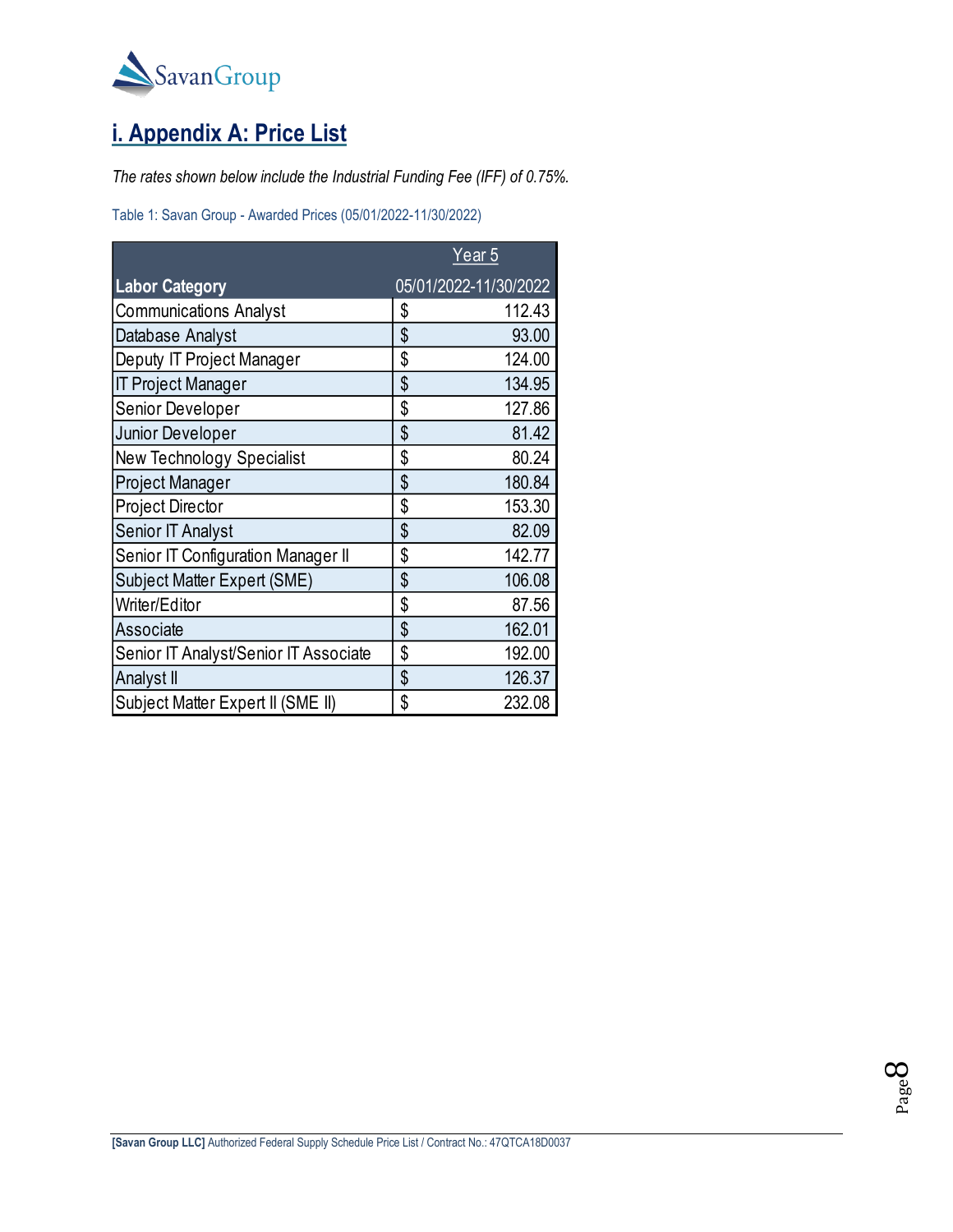

# **ii. Appendix B: Description of Labor Categories**

| <b>Labor Category</b>                      | Description                                                                                                                                                                                                                                                                                                                                                                                                                                                                                                                                                                                                                                                                                                                                                                                                                                                                                                                                                                                                                   | Minimum<br>Education | Minimum<br>Years of<br>Experience |
|--------------------------------------------|-------------------------------------------------------------------------------------------------------------------------------------------------------------------------------------------------------------------------------------------------------------------------------------------------------------------------------------------------------------------------------------------------------------------------------------------------------------------------------------------------------------------------------------------------------------------------------------------------------------------------------------------------------------------------------------------------------------------------------------------------------------------------------------------------------------------------------------------------------------------------------------------------------------------------------------------------------------------------------------------------------------------------------|----------------------|-----------------------------------|
| <b>Communications</b><br>Analyst           | Specialized Experience: Must have 2 years of specialized experience in the<br>installation and maintenance in voice or data network communications<br>hardware or software. General experience includes all aspects of<br>communication networks. Demonstrates an ability to work independently or<br>under only general direction.                                                                                                                                                                                                                                                                                                                                                                                                                                                                                                                                                                                                                                                                                           | <b>Bachelors</b>     | 4 Years                           |
|                                            | Duties: Plans installations, transitions, and cutovers of network components<br>and capabilities. Coordinates requirements and schedules with users and<br>suppliers. Installs, tests, and operates voice and data network<br>communications equipment, including hardware and software for network<br>systems (e.g., switches, modems, controllers, terminals, and multiplexers).<br>Uses communications hardware test and monitoring equipment and<br>analyzes the results. This labor category is offered only in conjunction with<br>IT Professional labor categories.                                                                                                                                                                                                                                                                                                                                                                                                                                                    |                      |                                   |
| <b>Database</b><br>Analyst                 | Minimum three (3) years' experience in three or more of the following on<br>one (1) or more hardware and operating systems platforms (including<br>Windows, Sun, and UNIX/Linux): web development and testing, relational<br>database SQL code development and testing, database administration,<br>network administration, network protocols, database/application-client<br>connectivity, and COTS software. Functional Responsibility:<br>Responsibilities may include but are not limited to customer relationship<br>management, requirements analysis, code development, testing,<br>implementation, and support, and hardware and software configuration and<br>installation, data management, reliability and recovery, network support,<br>and user documentation.                                                                                                                                                                                                                                                   | Associates           | 3 Years                           |
| <b>Deputy IT</b><br><b>Project Manager</b> | Must have 5 years of IT or telecommunications experience, including at<br>least 5<br>years of IT software management experience. Specialized Experience: At<br>least<br>5 years of experience in direct supervision of IT software development,<br>integration maintenance projects, and/or telecommunications management.<br>Duties: Performs day-to-day management of assigned delivery order<br>projects<br>that involve teams of data processing and other information system and<br>management professionals who have previously been involved in analyzing,<br>designing, integrating, testing, documenting, converting, extending, and<br>implementing automated information and telecommunications systems.<br>Demonstrates proven skills in those technical areas addressed by the<br>delivery<br>order to be managed. Organizes, directs, and coordinates the planning and<br>production of all activities associated with assigned delivery order projects.<br>Demonstrates writing and oral communication skills. | <b>Bachelors</b>     | 5 Years                           |

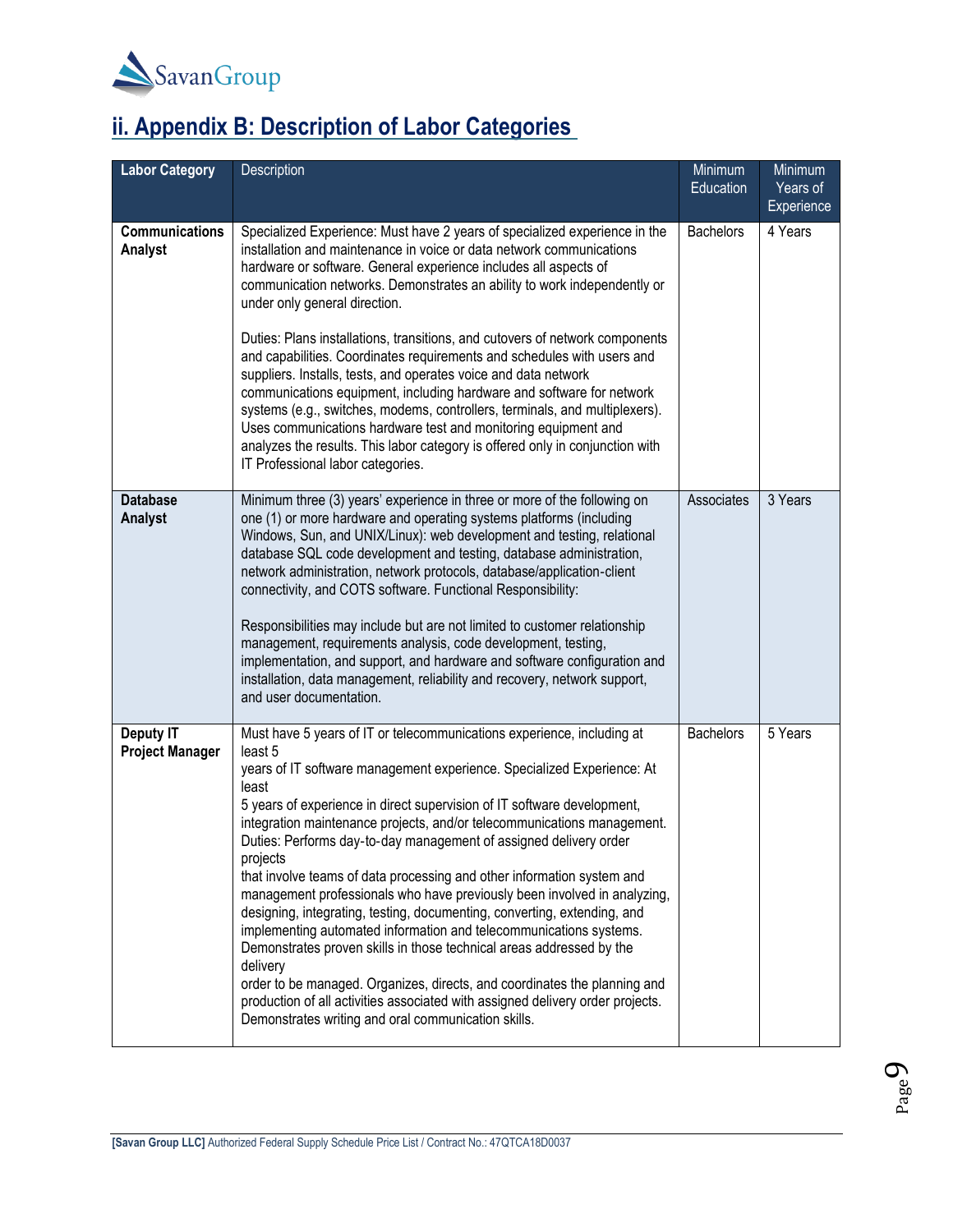

| <b>IT Project</b><br><b>Manager</b>        | Must have 7 years of IT or telecommunications experience, including at<br>least 5 years of IT software management experience. Specialized<br>Experience: At least 5 years of experience in direct supervision of IT<br>software development, integration maintenance projects, and/or<br>telecommunications management.<br>Duties: Performs day-to-day management of assigned delivery order<br>projects that involve teams of data processing and other information system<br>and management professionals who have previously been involved in<br>analyzing, designing, integrating, testing, documenting, converting,<br>extending, and implementing automated information and<br>telecommunications systems. Demonstrates proven skills in those technical<br>areas addressed by the delivery order to be managed. Organizes, directs,<br>and coordinates the planning and production of all activities associated with<br>assigned delivery order projects. Demonstrates writing and oral<br>communication skills. | <b>Bachelors</b> | 7 Years |
|--------------------------------------------|-------------------------------------------------------------------------------------------------------------------------------------------------------------------------------------------------------------------------------------------------------------------------------------------------------------------------------------------------------------------------------------------------------------------------------------------------------------------------------------------------------------------------------------------------------------------------------------------------------------------------------------------------------------------------------------------------------------------------------------------------------------------------------------------------------------------------------------------------------------------------------------------------------------------------------------------------------------------------------------------------------------------------|------------------|---------|
| <b>Senior</b><br>Developer                 | Participates in all phases of the system development life cycle for<br>specialized subject area projects. Duties include: Perform systems analysis,<br>design, integration, development, testing, and implementation activities;<br>Develop application software and system documentation. Perform platform<br>alternative analysis and prepare technical reports recommending an<br>appropriate application development environment; Participate in<br>presentations and demonstrations to contractor and client staff concerning<br>system development life cycle activities; Developing system presentation<br>documents and media; Design and develop application prototypes as part<br>of the rapid application development process.                                                                                                                                                                                                                                                                               | <b>Bachelors</b> | 6 Years |
| <b>Junior</b><br>Developer                 | Participates in all phases of the system development life cycle for<br>specialized subject area projects. Duties include Perform systems analysis,<br>design, integration, development, testing, and implementation activities;<br>Develop application software and system documentation; Perform platform<br>alternative analysis and prepare technical reports recommending an<br>appropriate application development environment; Participate in<br>presentations and demonstrations to contractor and client staff concerning<br>system development life cycle activities; Developing system presentation<br>documents and media; Design and develop application prototypes as part<br>of the rapid application development process.                                                                                                                                                                                                                                                                                | <b>Bachelors</b> | 4 Years |
| <b>New Technology</b><br><b>Specialist</b> | Must have 2 years of computer experience in at least two of the following<br>disciplines: systems analysis, systems programming, application<br>programming, and equipment analysis.<br>Specialized Experience: At least 1 year of experience developing<br>applications using advanced technologies, such as Internet protocols or<br>web-based technology. Technologies include HTML, CGI applications,<br>PERL or Javascript, and Java. Duties: Must be able to translate applications<br>requirements into web-based solutions using available technology. Must be<br>able to apply new and emerging technologies to the software development<br>process.                                                                                                                                                                                                                                                                                                                                                           | <b>Bachelors</b> | 3 Years |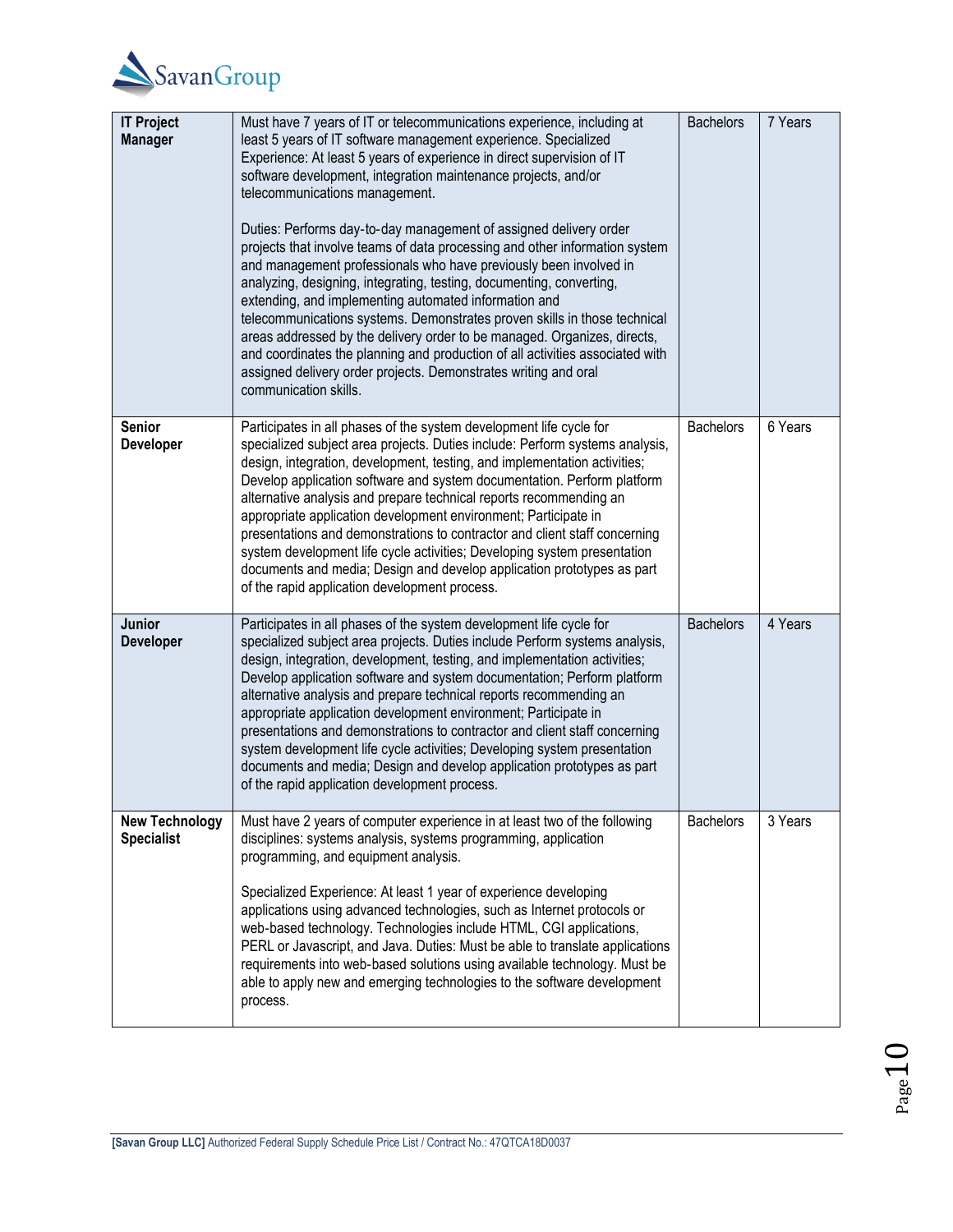

| <b>Project Manager</b>  | At least 8 years of direct supervision of IT software development,<br>integration, maintenance projects, and/or telecommunications systems.<br>Must be capable of leading projects that involve the successful<br>management of teams composed of data processing and other information<br>management professionals who have been involved in analysis, design,<br>integration, testing, documenting, converting, extending, and implementing<br>automated information and/or telecommunications systems.<br>Duties: Performs day-to-day management of overall contract support<br>operations, possibly involving multiple projects and groups of personnel at<br>multiple locations. Organizes, directs, and coordinates the planning and<br>production of all contract support activities. Demonstrates written and oral<br>communication skills. Establishes and alters (as necessary) corporate<br>management structure to direct effective contract support activities.                                                                                                                                                                                                                                                                                                                                                                                                                                                                                                | <b>Bachelors</b> | 12 Years |
|-------------------------|-----------------------------------------------------------------------------------------------------------------------------------------------------------------------------------------------------------------------------------------------------------------------------------------------------------------------------------------------------------------------------------------------------------------------------------------------------------------------------------------------------------------------------------------------------------------------------------------------------------------------------------------------------------------------------------------------------------------------------------------------------------------------------------------------------------------------------------------------------------------------------------------------------------------------------------------------------------------------------------------------------------------------------------------------------------------------------------------------------------------------------------------------------------------------------------------------------------------------------------------------------------------------------------------------------------------------------------------------------------------------------------------------------------------------------------------------------------------------------|------------------|----------|
| <b>Project Director</b> | Must have 10 years of IT or telecommunications experience, including at<br>least 5 years of IT software management experience. Specialized<br>Experience: At least 5 years of experience in direct supervision of IT<br>software development, integration maintenance projects, and/or<br>telecommunications management. Duties: Performs day-to-day<br>management of assigned delivery order projects that involve teams of data<br>processing and other information system and management professionals<br>who have previously been involved in analyzing, designing, integrating,<br>testing, documenting, converting, extending, and implementing automated<br>information and telecommunications systems.<br>Demonstrates proven skills in those technical areas addressed by the<br>delivery order to be managed. Organizes, directs, and coordinates the<br>planning and production of all activities associated with assigned delivery<br>order projects. Demonstrates writing and oral communication skills.                                                                                                                                                                                                                                                                                                                                                                                                                                                       | <b>Bachelors</b> | 10 Years |
| Senior IT<br>Analyst    | Must have a minimum of 7 years of experience in one or more of the<br>disciplines associated with the Analyst labor category. Specialized<br>Knowledge: Possesses and applies comprehensive knowledge across<br>multiple fields, key tasks components, and high-impact assignments. Has<br>well-developed leadership skills in building staff and executing projects.<br>Develops, plans, and leads major consulting assignments. Evaluates<br>performance results and recommends major changes affecting short-term<br>and near-term project growth and success. Functions as a technical expert<br>across multiple project assignments.<br>Duties: Applies management analysis processes, statistical methods, and<br>advanced technical and analytical research techniques to determine<br>solutions based on client requirements with an IT service/solutions-based<br>scope. Analyzes operational activities to obtain a quantitative, rational basis<br>for decision making and resource allocation. Employs process<br>improvements and reengineering methodologies and principles for<br>modernization of systems and projects. Creates project plans to achieve<br>performance-based objectives, enhancing implementation, systems, and<br>service. Provides integral support in mission requirements determination,<br>conceptualization, design, development, testing, verification and validation,<br>documentation, and implementation of system applications. | <b>Bachelors</b> | 7 Years  |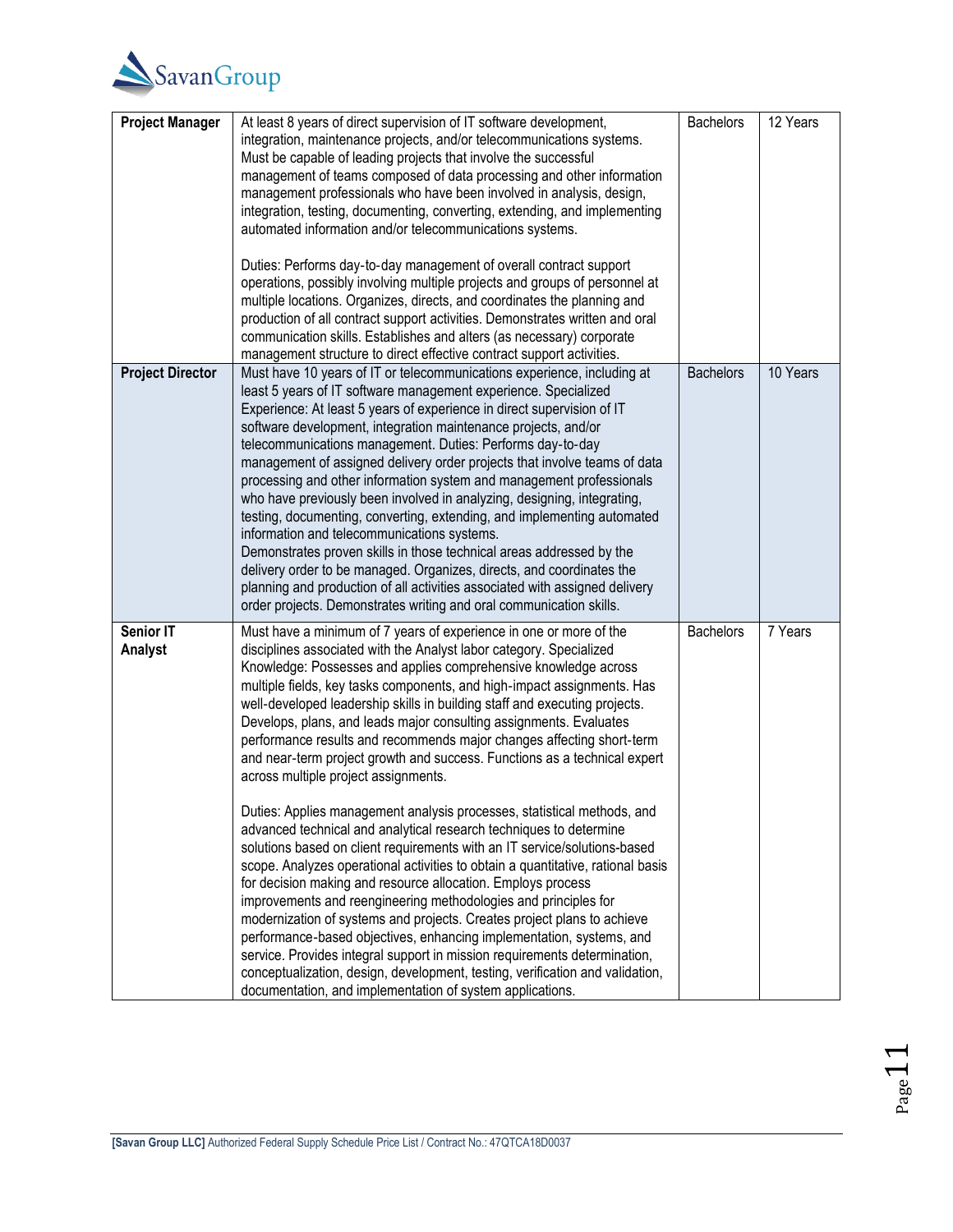

| <b>Senior IT</b><br>Configuration<br><b>Manager II</b> | A Senior Configuration Manager must have experience in and be able to<br>develop, document, and implement detailed plans for ensuring configuration<br>control for IT programs, projects, and tasks. When issues arise, must be<br>able to identify and implement solutions. Must be able to maintain thorough<br>records and documentation to ensure accurate product builds, part ordering<br>and product and/or software updates. Must have experience in<br>management configuration programs to ensure that all proposed and actual<br>changes to program technology and documentation are properly staffed,<br>approved, and tracked. Must facilitate the change Notification process used<br>for updating product. Must ensure notification of performing organizations or<br>project teams of change activity.                                                                                                                                                                                                                                                                                                                                                                 | <b>Bachelors</b> | 10 Years |
|--------------------------------------------------------|----------------------------------------------------------------------------------------------------------------------------------------------------------------------------------------------------------------------------------------------------------------------------------------------------------------------------------------------------------------------------------------------------------------------------------------------------------------------------------------------------------------------------------------------------------------------------------------------------------------------------------------------------------------------------------------------------------------------------------------------------------------------------------------------------------------------------------------------------------------------------------------------------------------------------------------------------------------------------------------------------------------------------------------------------------------------------------------------------------------------------------------------------------------------------------------|------------------|----------|
| <b>Subject Matter</b><br>Expert (SME)                  | A Subject Matter Expert I must have significant knowledge and experience<br>associated with the specific area of expertise. SME is responsible for<br>working with customers and stakeholders to provide analysis and present<br>system implementation or operational options. May be called upon to<br>provide detailed research in the area of expertise.                                                                                                                                                                                                                                                                                                                                                                                                                                                                                                                                                                                                                                                                                                                                                                                                                            | <b>Bachelors</b> | 7 Years  |
| <b>Writer/Editor</b>                                   | Specialized Experience: At least 2 years of experience in editing<br>documents, including technical documents. Duties: Assist in<br>developing/preparing administrative directives that reflect the format and<br>content required by the Directives Management program. This includes<br>drafting or finalizing products so that they flow in a logical and coherent<br>manner, conform to established guidance and templates, and reflect a high<br>degree of professionalism. Review any related sources or products of policy<br>and procedural guidance (some of which may be outdated, complex, or<br>presented in differing formats) and propose the best way to organize and<br>present the required policy guidance. Edit and prepare directives for final<br>processing so they are consistent with DM format standards, and ensure<br>correctness of grammar, spelling, syntax, i.e., free of errors. Work with DOJ<br>staffs to convert outdated guidance into the DM Program. Work with DOJ<br>staffs that are initiating new Directives on initial organization and drafting<br>and participate in editing and writing throughout the Directives development<br>process. | <b>Bachelors</b> | 2 Years  |
| Associate                                              | Senior level manager with extensive, enterprise-wide knowledge and<br>experience in one or more designated functional and/or domain areas.<br>Provides insight and advice concerning strategic direction and applicability<br>of up to date, industry standard solutions. Is responsible for providing high<br>level vision to program/project manager or senior client leadership to<br>influence objectives of complex efforts.                                                                                                                                                                                                                                                                                                                                                                                                                                                                                                                                                                                                                                                                                                                                                      | <b>Bachelors</b> | 4 Years  |
| <b>Senior</b><br><b>Analyst/Senior</b><br>Associate    | Supervises and reviews the results of projects and assignments. Assists in<br>achieving engagement profitability. Applies extensive technical skill<br>consistently in complex situations. Suggests generally accepted accounting,<br>auditing or risk management procedures. Documents, validates tests and<br>assesses processes, systems, and/or programs. Drafts detailed reviews of<br>financial statements, disclosures, reports, and/or other deliverables.<br>Specialized experience includes best practice definition and<br>implementation, internal controls, performance management, analytical<br>analysis, facilitation, and process improvement.                                                                                                                                                                                                                                                                                                                                                                                                                                                                                                                        | <b>Bachelors</b> | 10 Years |
| <b>Analyst II</b>                                      | Possesses knowledge, some experience, and capabilities in the<br>development of solutions, recommendations, or outcomes across multiple<br>tasks and/or organizations. Supports the development of solutions to<br>address organization's challenges. Supports project objectives and helps<br>assess the impact of industry trends, policy, or standard methodologies                                                                                                                                                                                                                                                                                                                                                                                                                                                                                                                                                                                                                                                                                                                                                                                                                 | <b>Bachelors</b> | 4 Years  |